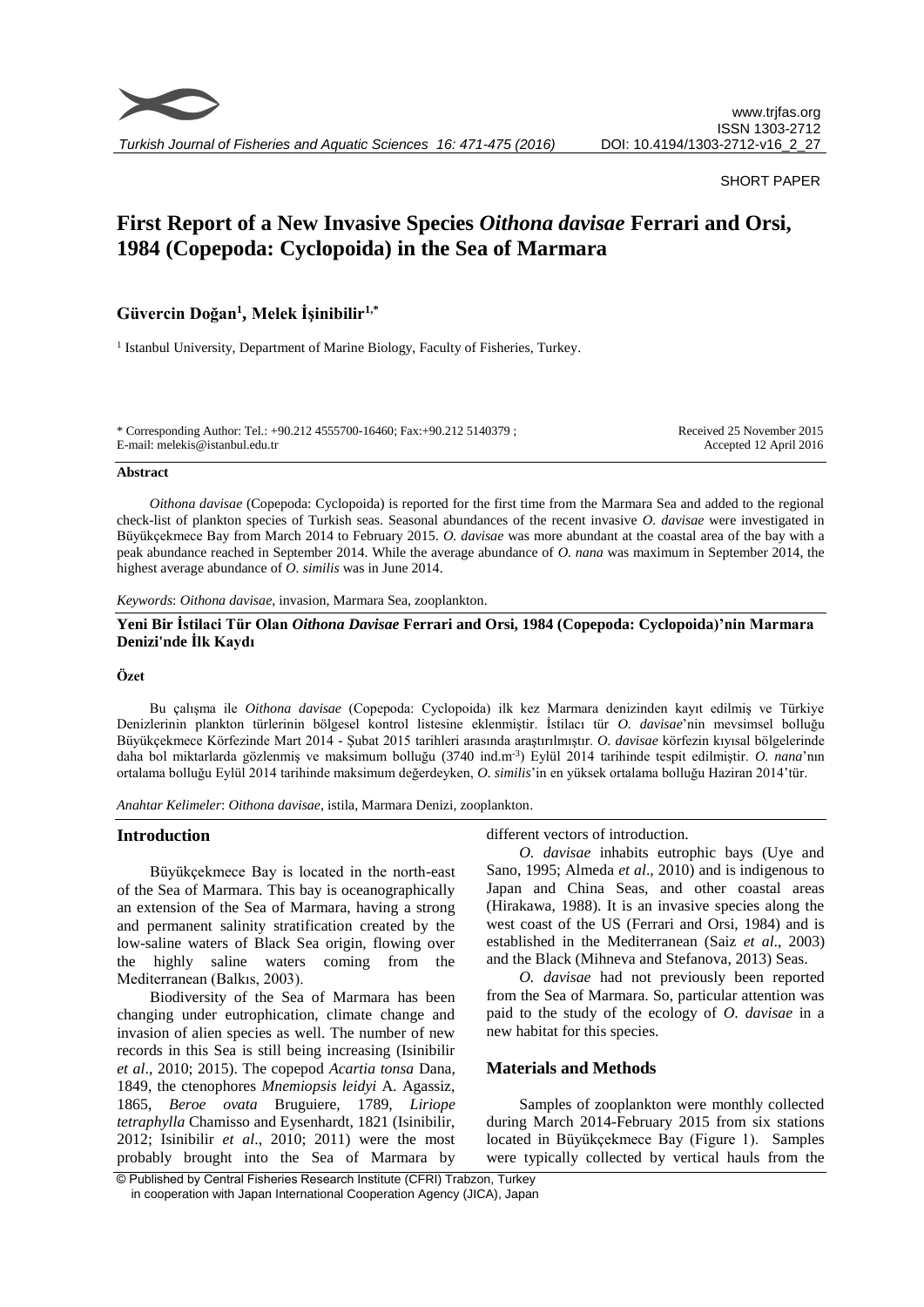interface (18-20 m), to the sea surface using a WP2 closing net (200 µm mesh, 0.5 m mouth diameter). Samples were fixed with 4% formaldehyde solution and subsampled. Identification of specimens was carried out under a stereomicroscope using a Bogorov–Rass counting chamber. Temperature was measured with multi-probe system in surface water.

## **Results**

Three copepod species were identified in the region: *Oithona nana* Giesbrecht, 1893, *Oithona similis* Claus, 1866, and *Oithona davisae* Ferrari and Orsi, 1984. *O. davisae* was not known to be present in Turkish coastal area before this study. Abundances  $(ind.m<sup>-3</sup>)$  of all three species are shown in Table 1.

While the average abundance of *O. davisae* was maximum (1998.5 ind.m<sup>-3</sup>) in September 2014 with a mean temperature of 23.4 °C, the highest average abundances of *O. nana* and *O. similis* were recorded in May 2014 (3299.5 ind.m<sup>-3</sup>) with a temperature of 20.7 °C and in June 2014 (67.1 ind.m<sup>-3</sup>) with a temperature of 23.3 °C, respectively. Subclass: Copepoda Order: Cyclopoida Family: Oithonidae Genus: Oithona

*Oithona davisae* Ferrari and Orsi, 1984 (Figure 2C) *Oithona davisae* had a total length ranging between 0.49-0.60 mm. They possess a strong and ventrally curved, sharply pointed rostrum. Anterior margin of prosome was rounded in lateral view



**Figure 1.** Positions of the sampling stations in Büyükçekmece Bay.

**Table 1.** Average abundance (ind.m-3 ) of *O. nana, O. similis*, *O. davisae* and average water temperatures in the studied area

|                  | O. nana | O. similis | O. davisae | T(°C) |
|------------------|---------|------------|------------|-------|
| March 2014       | 256.4   | 10.9       | 25.6       | 13.2  |
| April 2014       | 1009.2  | 4.1        | 59.4       | 15.2  |
| May 2014         | 3299.5  | 61.2       | 208.0      | 20.7  |
| June 2014        | 2349.3  | 67.1       | 127.9      | 23.3  |
| <b>July 2014</b> | 2802.3  | 0.0        | 248.7      | 25.8  |
| August 2014      | 2778.3  | 2.6        | 1174.6     | 24.9  |
| September 2014   | 1507.7  | 0.0        | 1998.5     | 23.4  |
| October 2014     | 0.0     | 0.0        | 0.0        | 18.6  |
| November 2014    | 16.3    | 0.0        | 0.0        | 13.0  |
| December 2014    | 3.5     | 0.0        | 0.0        | 12.1  |
| January 2015     | 25.9    | 1.4        | 2.9        | 9.1   |
| February 2015    | 16.1    | 1.1        | 0.0        | 8.5   |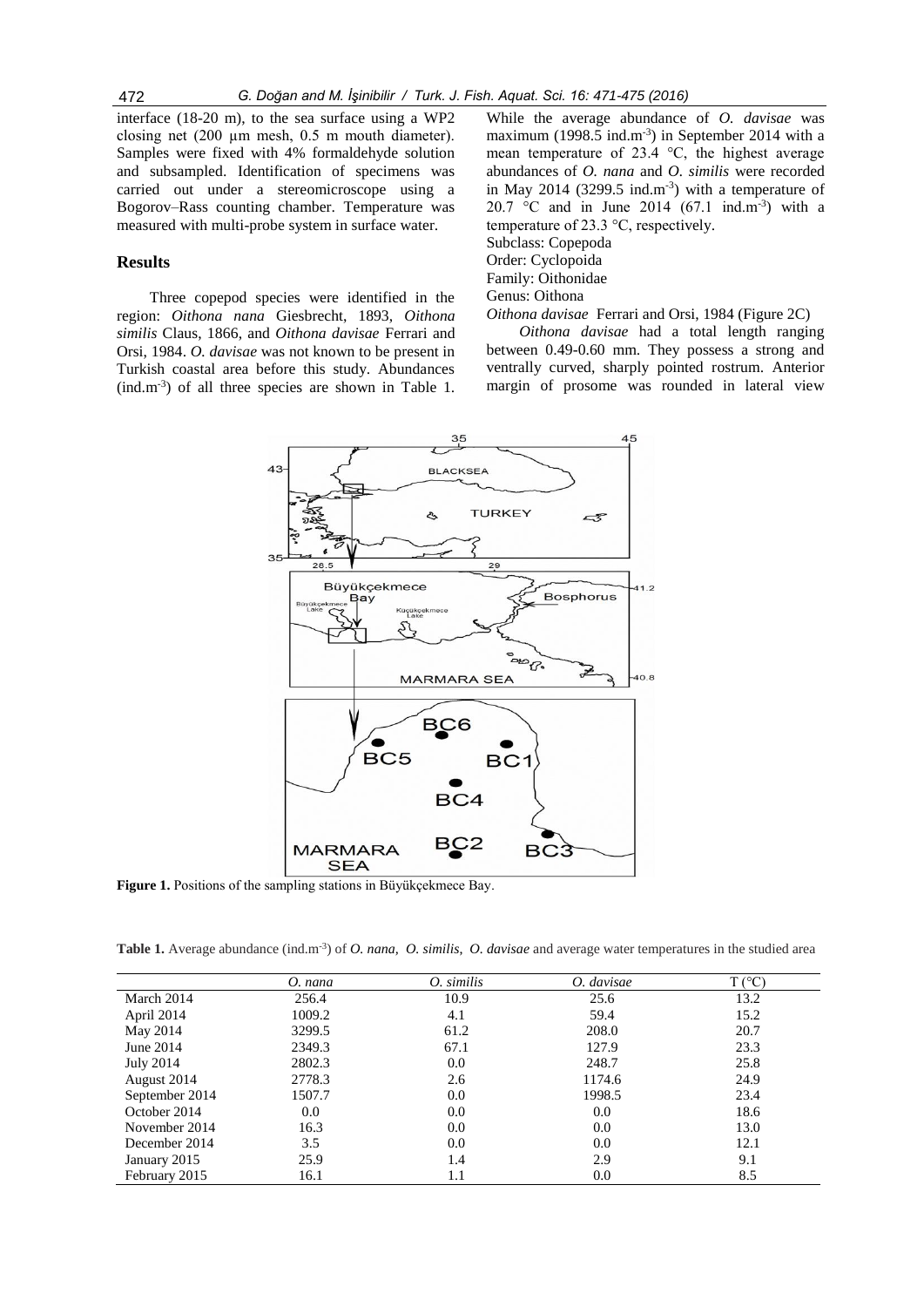(Figure 2C; 3A). The distal spine on the first inner lobe of the maxillule was very long, ca. 2.5 times as long as the next spine (Figure 3B, arrow); the endopod of the mandible bore 4 setae (Figure 3C).

During the period of our study, individuals of *O.*  davisae (10-74 ind.m<sup>-3</sup>) were first found at stations BC1, BC4, and BC5 in March 2014 in the Büyükçekmece Bay coast. Two months later, at the end of May 2014, more than 370 ind.m-3 of *O. davisae* in the central and coastal areas of the Bay were found (Figure 4). Intensive development of *O. davisae* population started in June and lasted until the end of September 2014, when its abundance had reached 3740 ind.m<sup>-3</sup> in the central part of the Bay. In October 2014, this species was entirely absent and appeared again as very small amounts in November 2014 and January 2015 outside and at the mount of bay, respectively.

Throughout the period of study, the abundance of *O. davisae* gradually increased in the central locations compared to the mouth of the bay. At the station outside the bay (in more than 32 m water depth), the abundance of *O. davisae* was considerably less than inside the bay, over the entire period of study. From August until the end of September the contribution of *O. davisae* to total copepod numbers was calculated as 14 - 44% (Figure 5). During this study, the copepodite stages of *O. davisae* were observed at all seasons, but in higher quantity in August and September 2014.

## **Discussion**

*O. similis* and *O. nana* are the most common species in the Sea of Marmara, found both in upper and lower layers of this sea (Isinibilir *et al*., 2008; 2011). *O. davisae* occurs only in the upper water layer of Sea of Marmara and can easily be differentiated from *O. similis* and *O. nana* (Figure 2): In *O. similis*, the rostrum is pointed ventrally, but much smaller. *O. nana* does not have a rostrum.

The introduction of *O. davisae* in the Sea of Marmara probably occurred through the upper layer flow of the Bosphorus, since the species is already



**Figure 2.** Left lateral views of *Oithona* species of the Sea of marmara showing form of rostrum: **A**. *O. nana*, female; **B**. *O. similis*, female; **C**. *O. davisae,* female.



**Figure 3.** Photographs of *Oithona davisae* collected from the Sea of Marmara in the present study. A, rostrum, lateral view (arrow); B, maxillule, focusing on long distal-most spine (arrow) on the first inner lobe; C, mandible, focusing on setae on the endopod (arrows).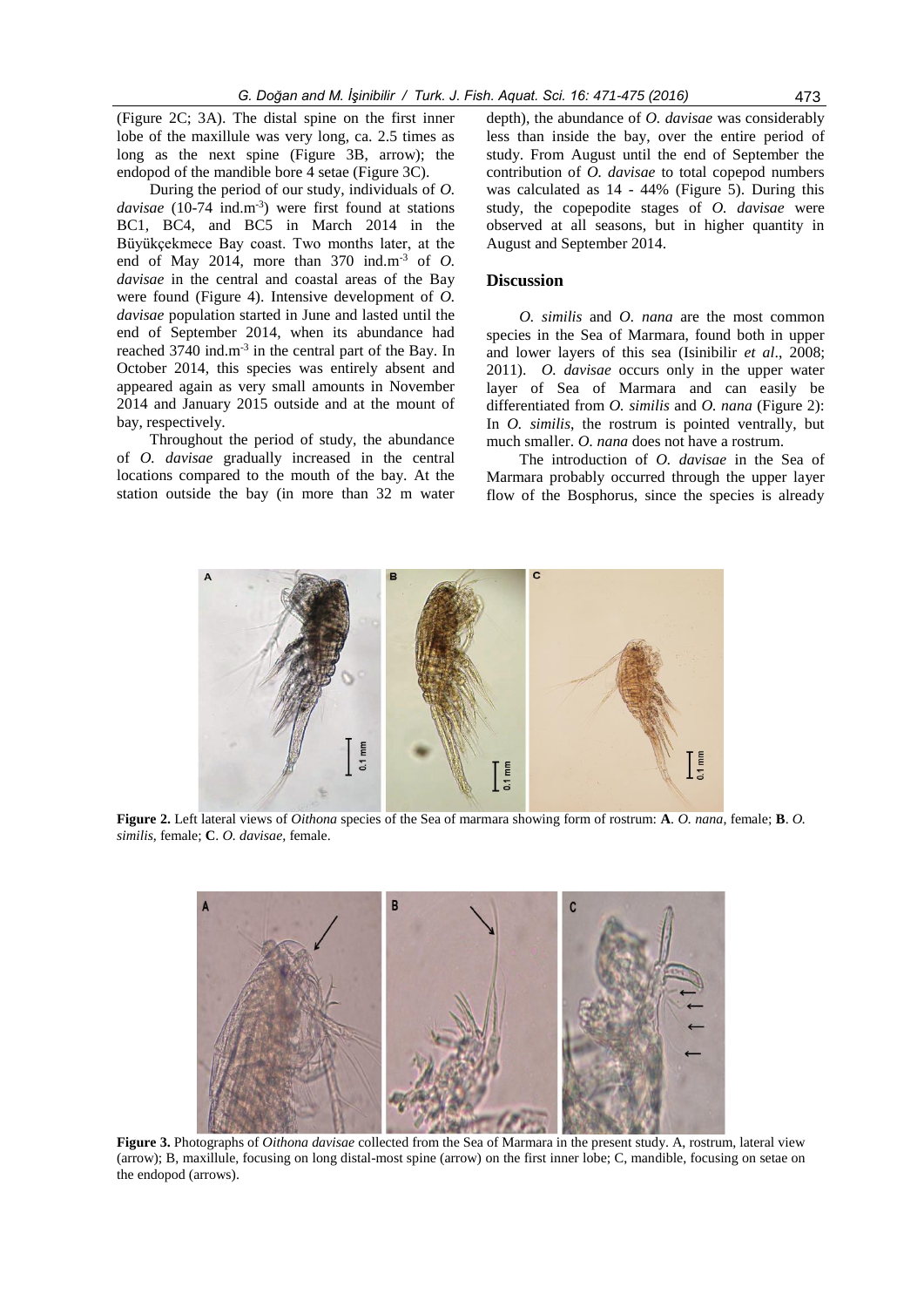

**Figure 4.** Seasonal variation in *O. davisae* abundance at six stations in Büyükçekmece Bay.



**Figure 5.** Seasonal changes of contribution (%) of *O. davisae* to total copepod abundance at six stations in Büyükçekmece Bay between March 2014 and February 2015.

present in the western Black Sea (Mihneva and Stefanova, 2013). On the other hand, ballast waters may also act as an important vector in introduction of this species. For a better understanding of the current status of *Oithona* species in the Sea of Marmara and the history of their introduction, it is necessary to reexamine the samples previously collected from the Sea of Marmara, directly examine the copepod species in ballast waters of ships arriving at ports in the Sea of Marmara, and inquire into the historical records of the ballast water' origins and destinations, on the basis of precise species identifications.

A zooplankton net with >200 µm mesh could be more suitable for small-sized copepod sampling, especially for the genera *Oithona* (Calbet *et al*., 2001, Altukhov *et al*., 2015). Although the mesh size of zooplankton net used for sampling in this study was not very suitable for small-sized copepods, high numbers of *Oithona* spp. were found in the upper water of Büyükçekmece Bay in spring–early autumn (especially in May, August and September). The seasonal abundance of *Oithona* spp. revealed that the highest numbers of *Oithona davisae* were found in August and September. However the peak of *Oithona*  *nana* in Büyükçekmece Bay was in May and began to decrease till September. We suppose that *O. davisae* may compete with *O. nana* in Büyükçekmece Bay zooplankton. These related species are ecologically similar and they also have the same body size (Altukhov *et al*., 2014). Like *O. davisae, O. nana* is a eurythermic species and this species is present in the Sea of Marmara plankton all year round (Isinibilir *et al*., 2008). According to Isinibilir (2009), the highest numbers of *O. nana* were recorded in September-November, and the minimal densities occurred between February and June. So, both the biological features of *O. davisae* and the susceptibility of the native zooplankton community to invasion may favour the success of establishment of this species in the Marmara Sea.

As a result, *O. davisae* was reported for the first time from the Sea of Marmara and added to the regional check-list of zooplankton species of Turkish seas with this study. The peak abundance of *O. davisae* in Büyükçekmece Bay was registered in September 2014. Most likely, *O. davisae* will be the dominant copepod species in Büyükçekmece Bay in autumn hence forth.